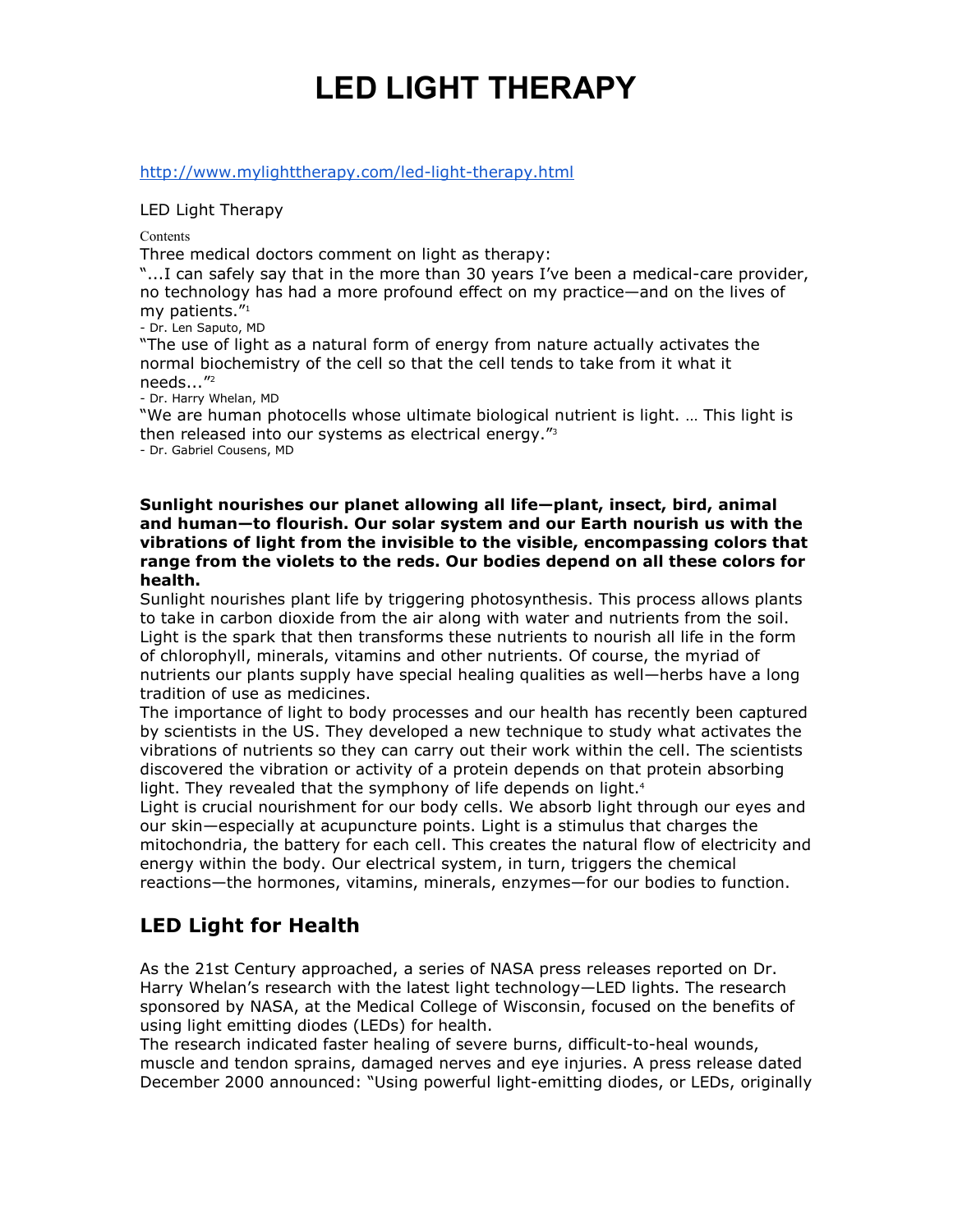designed for commercial plant growth research in space, scientists have found a way to help patients here on Earth."<sup>5</sup>

#### **Laser Therapy Paved the way for LED Light**

Low level laser light was the forerunner to the advent of LED (light emitting diodes) light. The use of laser light revolutionized areas of medical surgery. For example, surgeons use high power laser light to repair torn retinas and for other delicate eye surgeries. The type of laser light used for surgery differs from that used for therapeutic purposes. The use of therapeutic lasers is referred to as low level laser therapy (LLLT). Therapeutic laser light is used to speed healing in the field of dentistry, for wound healing, for skin conditions and other applications. An extensive body of research using laser therapy has given direction to LED research.

#### Professor Endre Mester

In 1965, shortly after the first working lasers had been developed, Professor Endre Mester of Semmelweis University in Budapest, Hungary launched pioneering research using laser light. For his first project he wanted to know if lasers might cause cancer. He shaved the hair off the backs of mice—both the group to be treated and the control group. The treated group did not develop cancer but to his surprise the hair on their backs grew more quickly. Research on the healing effects of low level laser therapy was launched!

In 1971, Professor Mester's first paper was published reporting that laser light was effective for healing wounds. It became a family affair when two sons joined him in his research. By 1984, more than 1,300 patients—with wounds or ulcers that wouldn't heal using conventional medicine and plastic surgery—had been healed using low level laser therapy.<sup>6,7</sup>

Meanwhile, the former USSR was also making progress with low level laser therapy research. During their war with Afghanistan in the 1980s, Soviet soldiers benefited from the use of low level laser therapy to speed wound healing.

This research provided a springboard for LED research. A NASA press release in the US heralded the news: "The near-infrared light emitted by these LEDs seems to be perfect for increasing energy inside cells. This means whether you're on Earth in a hospital, working in a submarine under the sea or on your way to Mars inside a spaceship, the LEDs boost energy to the cells and accelerate healing."<sup>5</sup>

#### Professor Tiina Karu

A researcher based in Russia, Professor Tiina Karu, is considered a world-leader in both low level laser and LED research. Karu states that LED light is "… now used widely and successfully in clinical practice." She also states that LEDs are equivalent to low level lasers except possibly in "deeper tissue layers."<sup>8</sup>

Dr. Harry Whelan, head of the NASA-sponsored research, stated: "NASA developed LEDs to offer an effective alternative to lasers."<sup>9</sup>

The use of laser devices is more in the realm of health professionals as it takes training to be used safely. In contrast, LED light technology can readily be used for personal use in the home and has the advantage of being able to treat a larger area. Since the 1990s, the use of LED technology in research, in clinical practice, and by consumers has established both the safety and effectiveness of LED light.

# **LED Light and Color**

LED light therapy units will often describe the color in terms of the wavelength of the LEDs. The wavelength is measured in nanometers (nm). The human eye sees wavelengths as colors.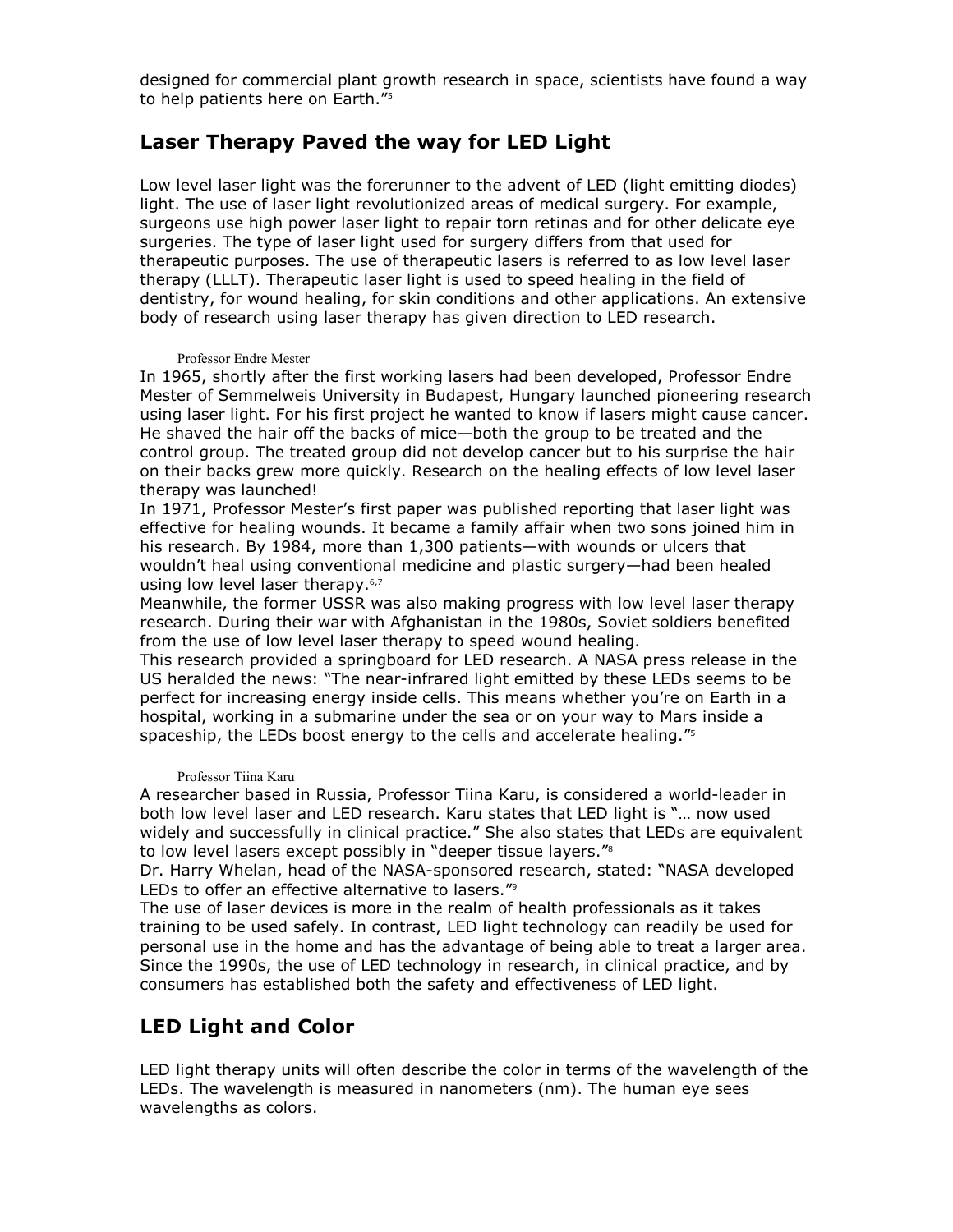The following chart shows the range of wavelengths (colors) in the visible light spectrum. Visible light ranges from the violets at about 380 nanometers to the deepest reds at about 750 nanometers.

There is also light that is invisible. On the violet end of the spectrum, we have ultraviolet light—less than 380 nanometers. At the red end of the spectrum, we have infrared light—greater than 750 nanometers. In both cases these wavelengths are outside the range of human sight and therefore they are invisible to us. LEDs, to date, are not being designed for their healing benefits. They are used in the industrial manufacturing industry and have been built for this sector. Researchers have used currently available LEDs for their medical studies. Research protocols must be precise so the reports describe the LEDs in terms of their nanometers. As an example, researchers cannot simply say their research used red LEDs—the LEDs must be described using their exact wavelength in nanometers. For example, 635 nm LEDs, in the red spectrum, are very common and have been used in medical research. When 670 nm LEDs became available, also in the red spectrum, research was done with this wavelength. Both indicated effectiveness for healing. Unfortunately, some manufacturers use nanometers—a measurement used in research—as a marketing tool to explain why their particular unit is superior. In addition to 635 nm and 670 nm, LED light therapy research has shown that several wavelengths of red, as well as other colors, are effective for healing.<sup>10</sup> When a particular nanometer is used in research it does not mean it is the only nanometer to have healing benefits.

Keep in mind, we are not aware of any scientific studies that show any one wavelength or color is not effective. The long history of using color for healing tells us that there are therapeutic benefits to all wavelengths of light. In other words, all colors or nanometers have healing benefits. Eventually, scientific research will experiment with more and more wavelengths of color, to catch up with the knowledge amassed through traditional color therapy.

# **Research on LED Light for Healing**

Research using LED light, mostly in the red and near infrared ranges, shows healing effects for severe burns, wounds, hard-to-heal diabetic skin ulcers, and eye injuries. Studies indicate LEDs also relieve pain and are being used to rejuvenate skin and reduce wrinkles.

# **Wound Healing**

Dr. Harry Whelan, as head of the team for the NASA-sponsored LED studies at the Medical College of Wisconsin in Milwaukee in the US, used both Near-Infrared (NIR) and Red LEDs. Whelan and his team report "… this special lighting technology helps hard-to-heal wounds, such as diabetic skin ulcers, serious burns, and severe oral sores caused by chemotherapy and radiation."

NASA reported the healing of "severe oral sores caused by chemotherapy and radiation" in a study with children: "A nurse practitioner places the box of LEDs on the outside of the patient's cheek about one minute each day. The red light penetrates to the inside of the mouth, where it seems to promote wound healing and prevent further sores in the patient's mouth."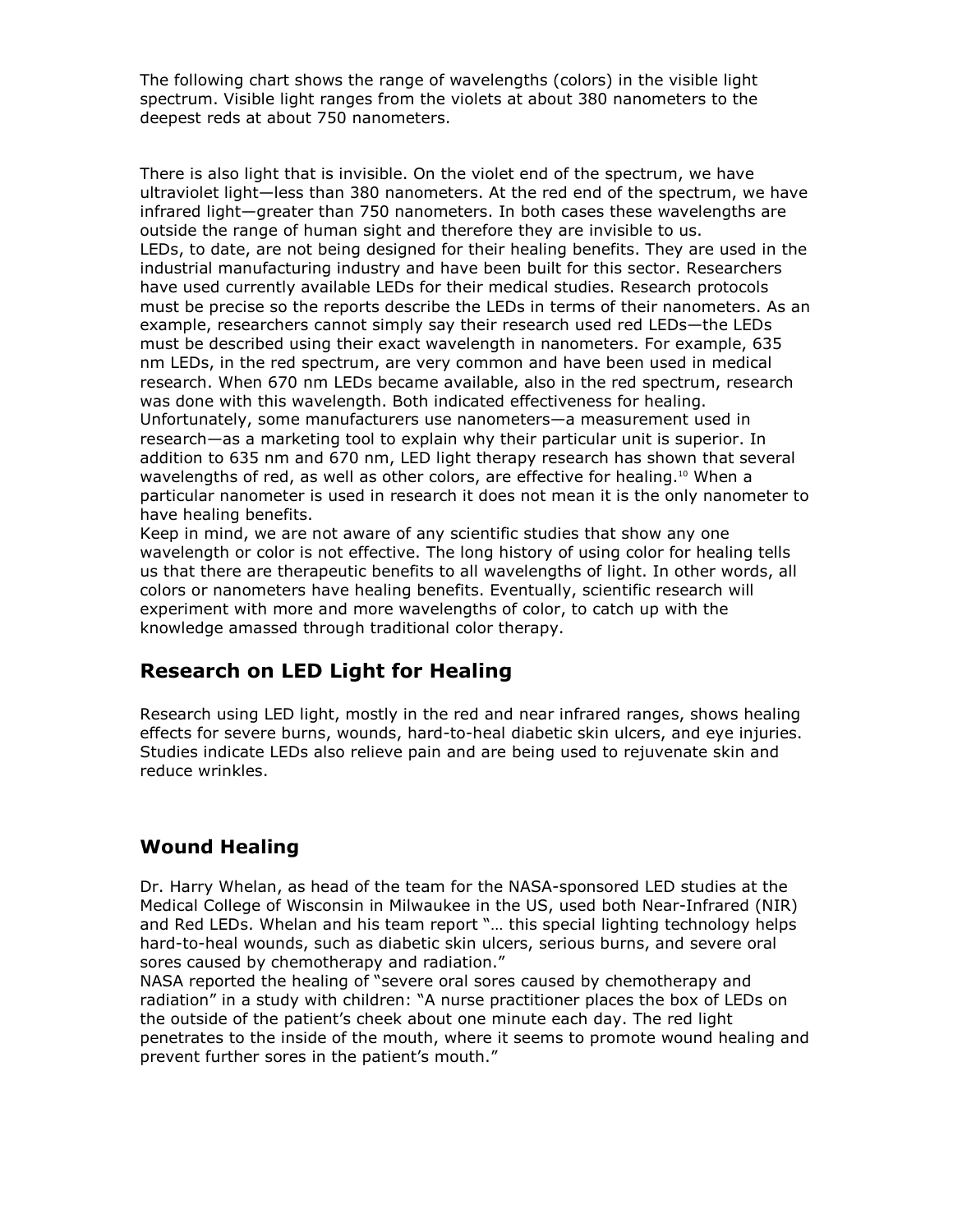One of the oncologists supervising the study said, "Some children who probably would have had to be fed intravenously because of the severe sores in their mouths have been able to eat solid food."<sup>11</sup>

Several studies are proving LED light therapy to have powerful healing effects for healing wounds.12,13 A laboratory study on wound healing carried out at the University of Ghent in Belgium, exposed cells to three colors—NIR, red and green—using either low level lasers or LEDs. While all three colors were effective to boost the cells ability to heal, they found green increased wound healing the most. $14$ 

NASA also funded lab research that provides evidence for the amazing ability of LED light therapy to heal. When exposed to NIR LED light, skin and muscle cultures, grew 150 to 200 percent faster than the cultures that were not stimulated by the light. The growth of the cells explains why LEDs speed the healing of wounds and sores. A study applying LEDs to Navy personnel who experienced muscle and joint injuries during training confirmed the good news. The doctors reported healing improved by 40 percent when LED light was applied.<sup>5</sup>

Dr. Harry Whelan

### **Reversing Blindness and Promise for Eye Injuries**

Research by Dr. Whelan's team indicates the amazing potential for LED light therapy to alleviate suffering for both humans and animals with difficult-to-treat eye problems. After injecting methanol (known to cause blindness) in rats, only three brief treatments were sufficient to reverse the damage. The research also highlights the potential for LED treatment to stimulate the repair of nerves that are known to be notoriously hard to heal.

Here's a description of the research and why the LEDs were effective:

… Whelan blinded rats by giving them high doses of methanol, or wood alcohol. This is converted by the body into formic acid, a toxic chemical that inhibits the activity of mitochondria. Within hours, the rats' energy-hungry retinal cells and optic nerves began to die, and the animals went completely blind within one to two days. But if the rats were treated with LED light with a wavelength of 670 nanometers for 105 seconds at 5, 25, and 50 hours after being dosed with methanol, they recovered 95 per cent of their sight. Remarkably, the retinas of these rats looked indistinguishable from those of normal rats. "There was some tissue regeneration, and neurons, axons and dendrites may also be reconnecting," says Whelan. These findings have profound implications in the use of LED light treatment, called photobiomodulation, for a non-invasive way to treat retinal diseases and injury and

prevent blindness.<sup>15</sup>

Dr. Harry Whelan summed it up:

The results of this study and others suggest that photobiomodulation with red to near-IR light augments recovery pathways promoting neuronal viability and restoring neuronal function after injury. Importantly, there was no evidence of damage to the normal retina after 670-nm LED treatment. Based on these findings, we suggest that photobiomodulation may represent an innovative and novel therapeutic approach for the treatment of retinal injury and the treatment of retinal diseases, including agerelated macular degeneration, glaucoma, diabetic retinopathy, and Leber's hereditary optic neuropathy.<sup>15</sup>

(Please note we do not support research on animals unless the animals are already suffering and they can be helped with the application of a therapy.)

The short treatment times reported in the NASA-funded medical research brings up the subject of the intensity of the light.

# **LED Light and Intensity**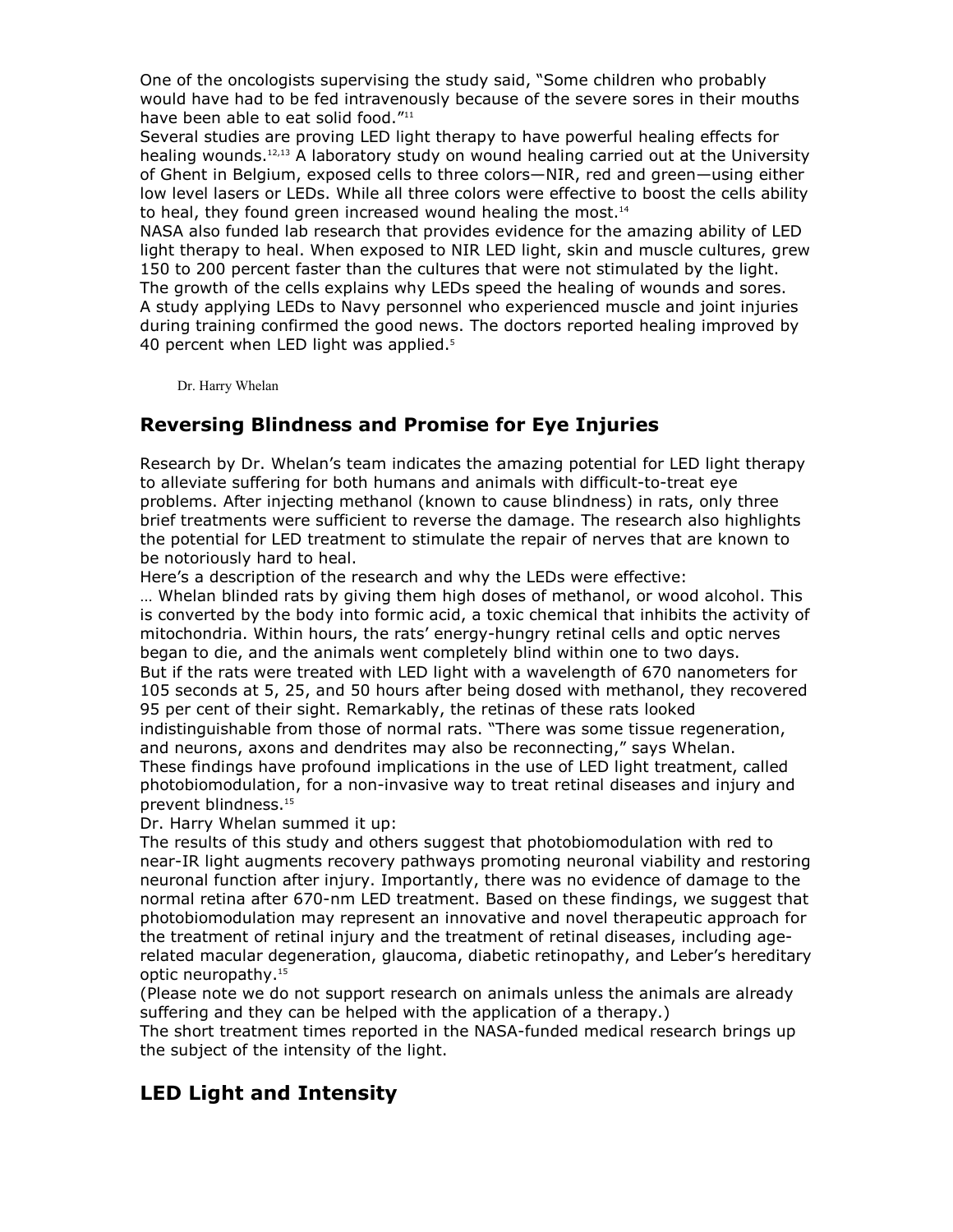Some companies claim that the intensity of their light output is more powerful and so is superior to a unit with a lower intensity light output. Intensity of light is an indicator of the dosage of light received per treatment. A lower intensity unit would need to be applied longer than a higher intensity unit to receive the same dosage of light.

Typically, the higher intensity units are used for medical research and applications. Higher intensity LEDs generate more heat so they can easily cause burns. Higher intensity devices, therefore, have to be made with safeguards in place to avoid overheating. Lower intensity units are better suited for personal and home use as they are safer and can readily be used without medical supervision.

# **More Healing Benefits of Light Therapy**

We've selected a medical doctor's personal experiences and case reports to further highlight the healing effects of LED light therapy.

### **Rapid Healing of a Second-Degree Burn**

While barbecuing, Dr. Sherry Rogers, a medical doctor specializing in natural therapies and environmental medicine, suffered a painful burn to her hand. She grabbed a frying pan handle that had been inside a 450-degree grill for 25 minutes. Ouch! Fortunately, she had an LED unit handy so she alternated applying the LED unit with ice. She reports: "In 35 years of medicine I've never seen 2nd degree burns revert to normal in 4 hours."<sup>16</sup>

## **Healing of a Non-Healing Diabetic Skin Ulcer**

The following case report describes how a 75-year old man finally found relief from long-standing sores. Diabetic skin ulcers are known to be notoriously difficult to heal. Red LED light was applied only every other day for 16 minutes at a time. The researcher reported: "Rapid and excellent wound healing was seen. Wound healed totally in 15 phototherapy sessions spread over 5 weeks. New epithelium was thin having good texture and without fibrosis. … 660 nm Red Light Phototherapy was found to be very effective for healing of the Non-healing Diabetic Ulcer where routine treatment had failed."<sup>17</sup>

#### **Easing Arthritic Pain and Increasing Mobility**

One study describes how LED therapy reduced pain and increased mobility for those suffering from degenerative osteoarthritis. Patients applied LED light, either Red or Near Infrared, themselves to both sides of the knee for 15 minutes twice a day for 10 days. Those who used Red LEDs went an average of four months before requesting further treatment for pain. Those who used Near Infrared LEDs went an average of six months before requesting further treatment for pain. The control group who received a placebo light treatment went only about two weeks before requesting more treatment.<sup>18</sup>

# **Allergy Relief**

Dr. Sherry Rogers shared how she suffers from a debilitating food allergy. When inadvertently exposed to the allergen, Dr. Rogers describes her symptoms saying they "…can leave me incapacitated with unbearable back pain that mimics a ruptured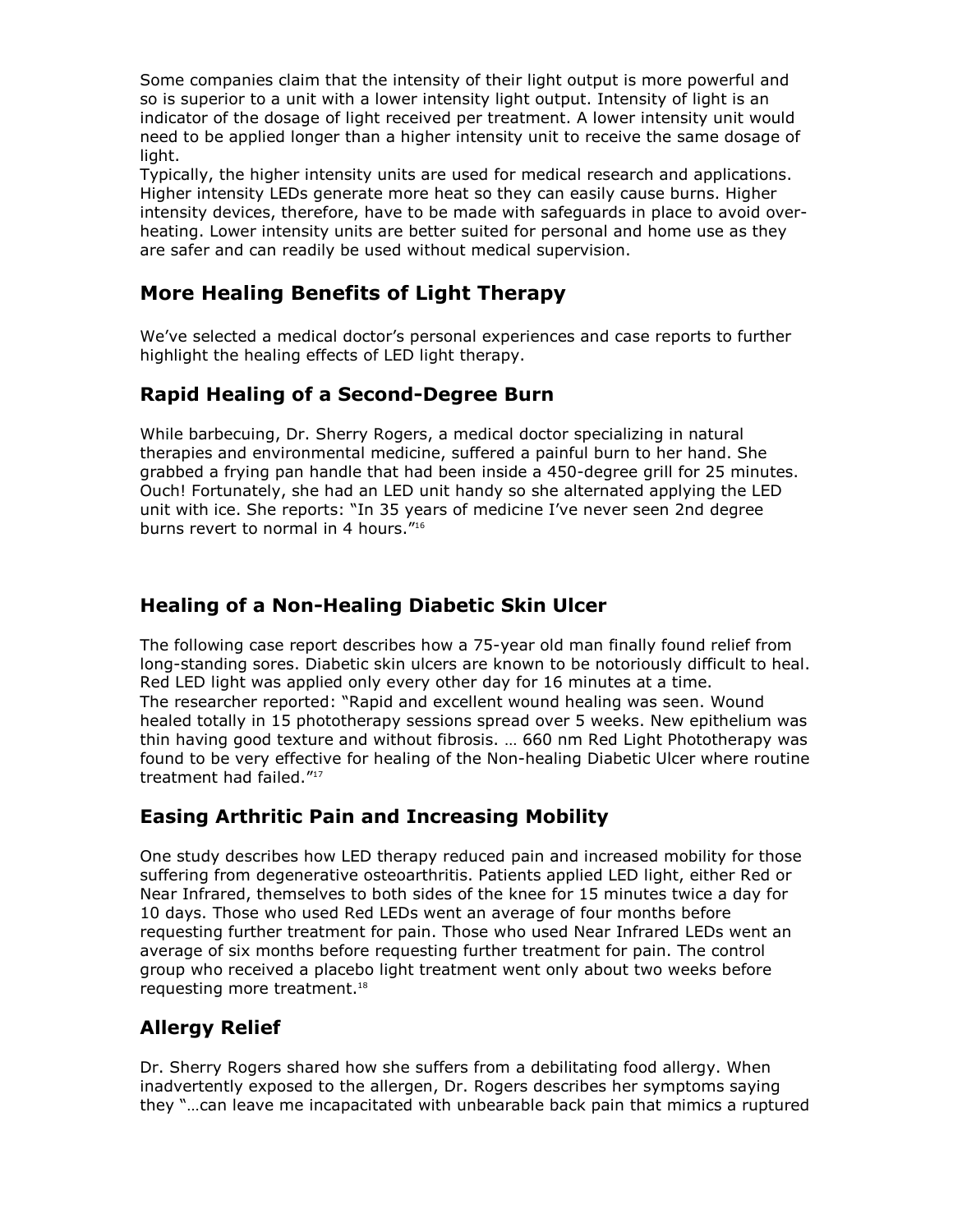disc, complete with paralyzed leg …" She applied an LED unit: "I've never seen anything else that could make such a dramatic difference and allow me to skip 2½ weeks of incapacitating agony. God clearly uses my body to teach me."<sup>16</sup>

### **Rejuvenating Skin**

Our skin is flexible or elastic. The expansive and contractive quality of our skin is a result of connective tissue. Our connective tissue contains a protein called collagen that provides structure for our skin. As we age, the production of collagen decreases and our skin loses elasticity and wrinkles form. Cells called fibroblasts are needed to create the collagen that keeps skin resilient and healthy. Research indicates that fibroblast cells are increased when using LED light—resulting in collagen formation to repair skin and reduce wrinkles.<sup>19,20</sup>

# **How Deeply Does Light Penetrate the Body?**

The penetration of light into the human body varies. Light at the Red end of the color spectrum penetrates deeper than light at the Blue end of the spectrum. NASA reported on their research using LEDs commenting that, "wavelengths of 630–800 nm [red and NIR] travel approximately 23 cm [approx. 9"] through the skin surface …"9

The depth of penetration of LED light does not limit the healing effects. To reach deeper into the body, an understanding of how acupuncture points connect to meridians as discovered in ancient China, is useful.

Dr. Pankratov, a Russian researcher and his team, discovered the meridian system within our bodies conducts light. When applying light to certain areas of the body, his research team found the light traveled: "Suddenly, the experimenters registered a strong light signal—a tiny speck of light at a not illuminated area about 10 centimeters distant from the illuminated surface. One can imagine the surprise of the experimenters when they discovered the spot of light that had spread under the human skin …" Dr. Pankratov reported, "The most amazing fact was that the 'light sensitive regions' coincided with the well known acupuncture points on the body surface, described by ancient Chinese acupuncture experts for thousands of years and named 'meridians'."<sup>21</sup>

Dr. Pankratov concluded: "If for instance, a living organism at a certain spot is exposed to visible light, the light can travel immense distances, determined by the routing of the meridians. … we are dealing with a 'light distribution system', similar to a fiber optics system."<sup>21</sup>

# **Pulsing LED Light**

Pulsing light simply means a frequency has been added to the color. With an added frequency, the LED pulses the color. The added frequency offers additional healing qualities. LED research has only begun to explore the benefit of pulsing or adding frequencies to LED light therapy. It is the experience of veterinarians and acupuncturists that has led the way with pulsing light. Pulsing light, using a series of frequencies that resonate with natural body frequencies, was discovered by Dr. Paul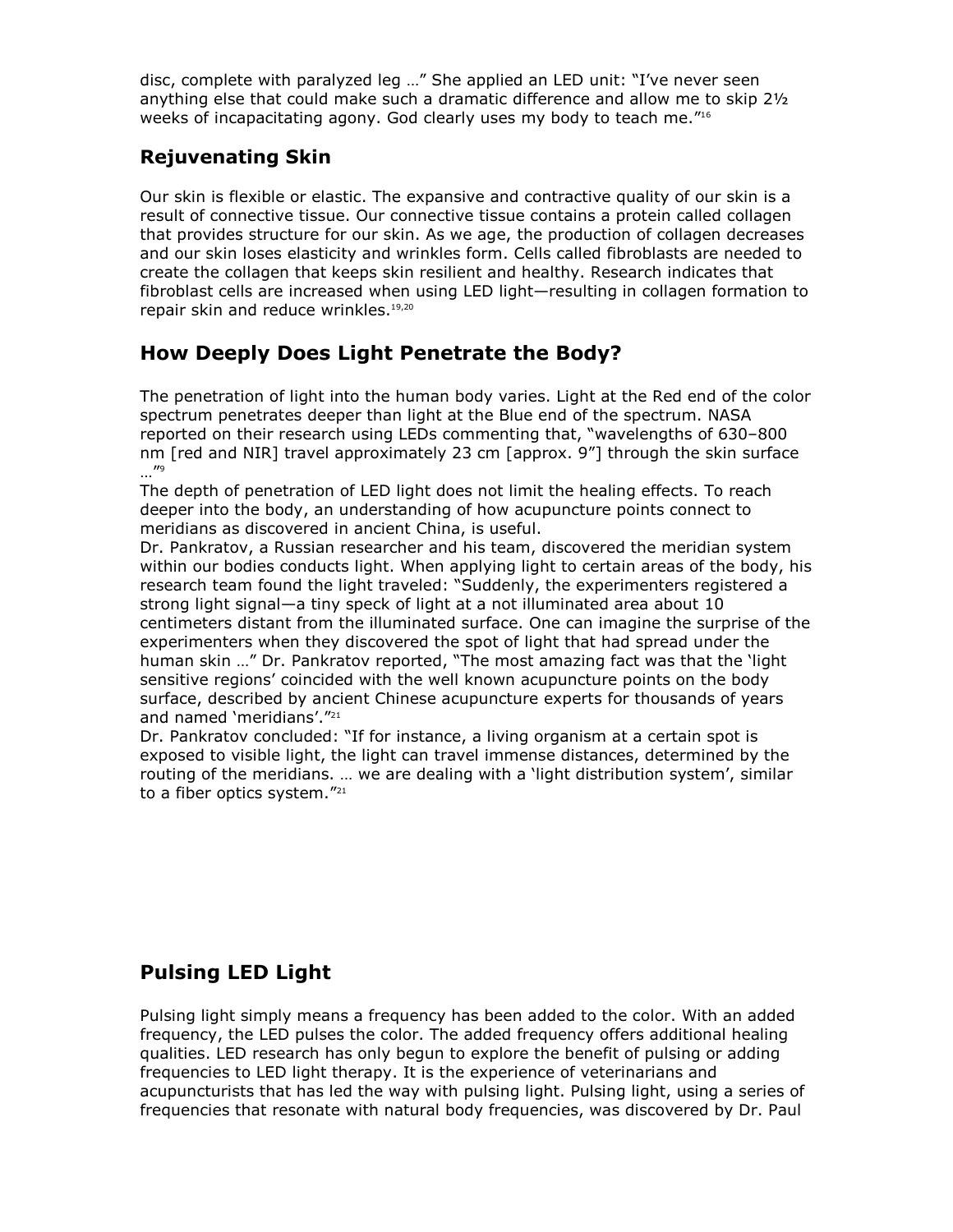Nogier. These pulses are known as the Nogier frequencies and have been well documented for their healing benefits. The Nogier frequencies, as well as other pulse rates, when combined with the color of LED light therapy enhance healing effects.

# **How LED Light Triggers Healing**

processes are triggered within cells to improve metabolism:

Light stimulates healing reactions in the body—reactions that continue even after the light is removed. Tiina Karu's research, exploring the specific ways monochromatic or single colors of LED light trigger healing, proved LED light improves metabolism. Metabolism is an all-encompassing term used to describe the chemical and biological processes that sustain life. A high level of metabolism means: Metabolism is a process crucial to health. The fact that LED therapy improves metabolism helps account for the widespread healing effects. An amazing circle of events starts by simply showering cells with LED light. At least three healing

#### **Enzymes**

Enzymes are catalysts needed for every chemical reaction. We function at a high level when enzymes are plentiful. Research is proving LED light restores or promotes enzymes to speed the healing process.

Dr. Sherry Rogers sums up the research by explaining the reaction within our cells: … the LED reversed the damage to the enzyme cytochrome oxidase. This enzyme is actually stimulated by light in the far red visible to near-infrared spectra as it strongly absorbs this stimulating energy. This energy transfusion in turn increases electron transfer in the mitochondria, leading to increased energy synthesis for healing. … Cytochrome oxidase is just one of several enzymes that can be turned on by light.<sup>16</sup>

Mitochondria are an area within cells that use raw materials and convert them to energy. Mitochondria are the powerhouse for each cell.

# **ATP**

The boost in enzymes creates more ATP or Adenosine triphosphate. More ATP means more energy. More energy means easier and faster healing … and being better able to handle life's challenges and enjoy the process.

Dr. Whelan sums up the NASA sponsored research with regards to energy: So far, what we've seen in patients and what we've seen in laboratory cell cultures, all point to one conclusion, … The near-infrared light emitted by these LEDs seems to be perfect for increasing energy inside cells. … the LEDs boost energy to the cells and accelerate healing.<sup>5</sup>